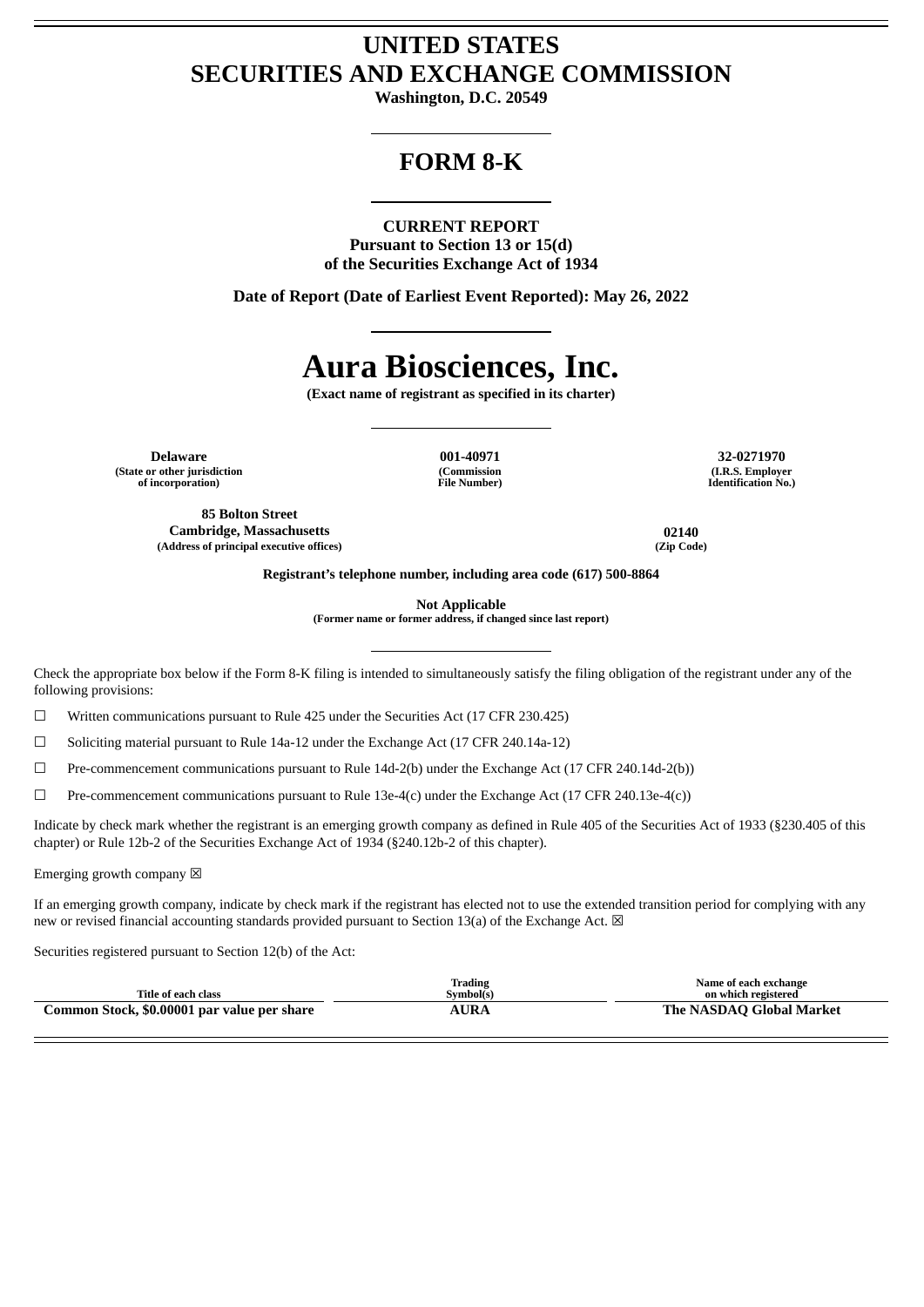# **Item 7.01 Regulation FD Disclosure.**

On May 26, 2022, Aura Biosciences, Inc. (the "Company") issued a press release titled "Aura Biosciences Announces Publication of Preclinical Data of the Combination of VDCs with Immune Checkpoint Inhibitors at the 2022 ASCO Annual Meeting." A copy of the press release is furnished herewith as Exhibit 99.1 and is incorporated into this Item 7.01 by reference.

The information set forth under Item 7.01 is intended to be furnished and shall not be deemed "filed" for purposes of Section 18 of the Securities Exchange Act of 1934, as amended (the "Exchange Act"), or otherwise subject to the liabilities of that section, nor shall it be deemed incorporated by reference in any filing under the Securities Act of 1933, as amended, or the Exchange Act, except as shall be expressly set forth by specific reference in *such filing.*

## **Item 9.01. Financial Statements and Exhibits.**

# **(d) Exhibits.**

| Exhibit<br><b>Number</b> | <b>Description</b>                                                                                                               |
|--------------------------|----------------------------------------------------------------------------------------------------------------------------------|
| 99.1                     | Press Release dated May 26, 2022 entitled "Aura Biosciences Announces Publication of Preclinical Data of the Combination of VDCs |
|                          | with Immune Checkpoint Inhibitors at the 2022 ASCO Annual Meeting"                                                               |
|                          |                                                                                                                                  |

104 Cover Page Interactive Data (embedded within the Inline XBRL document)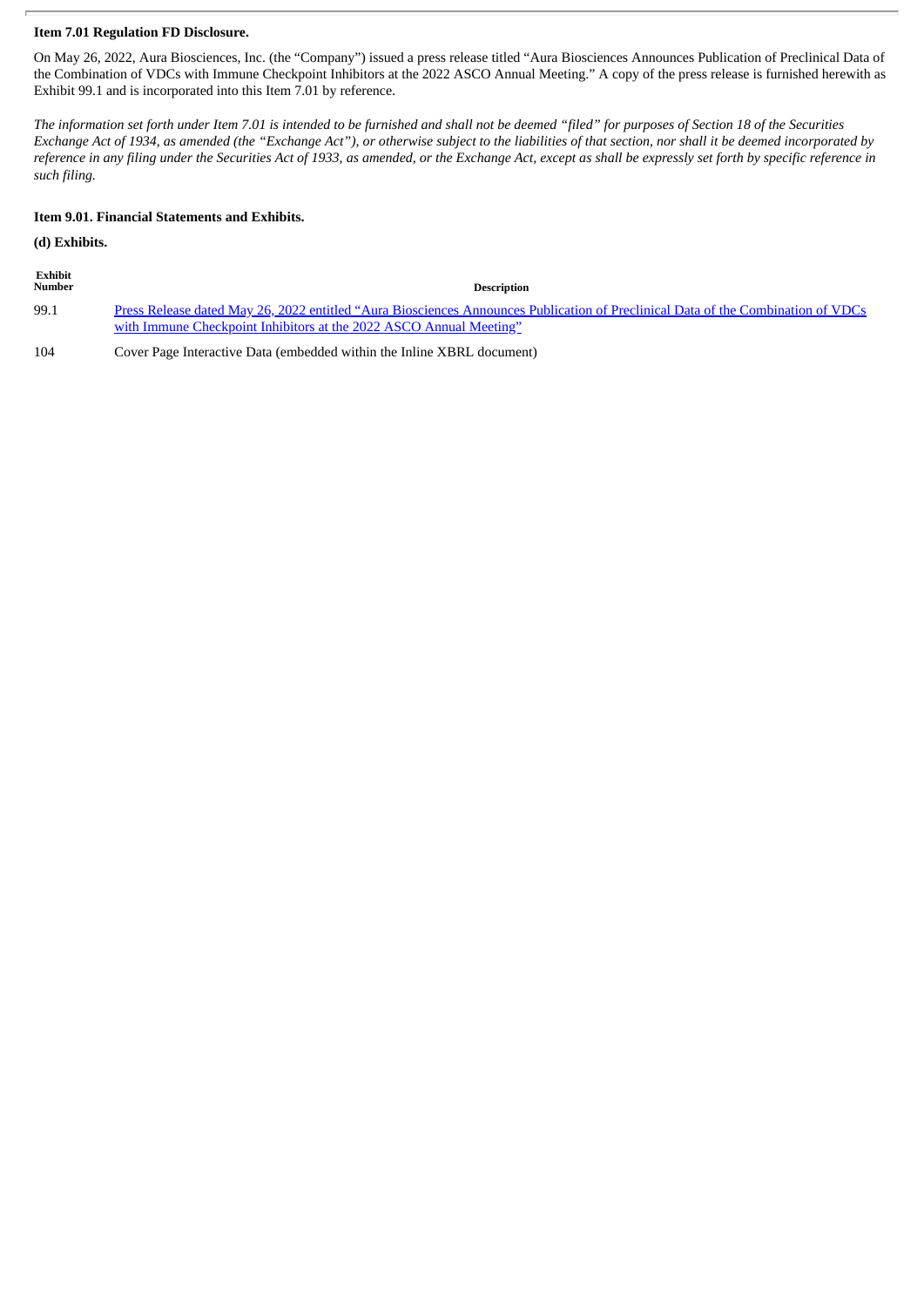**SIGNATURES**

Pursuant to the requirements of the Securities Exchange Act of 1934, the registrant has duly caused this report to be signed on its behalf by the undersigned hereunto duly authorized.

# Date: May 26, 2022 **AURA BIOSCIENCES, INC.**

By: /s/ Elisabet de los Pinos

Elisabet de los Pinos, Ph.D. President and Chief Executive Officer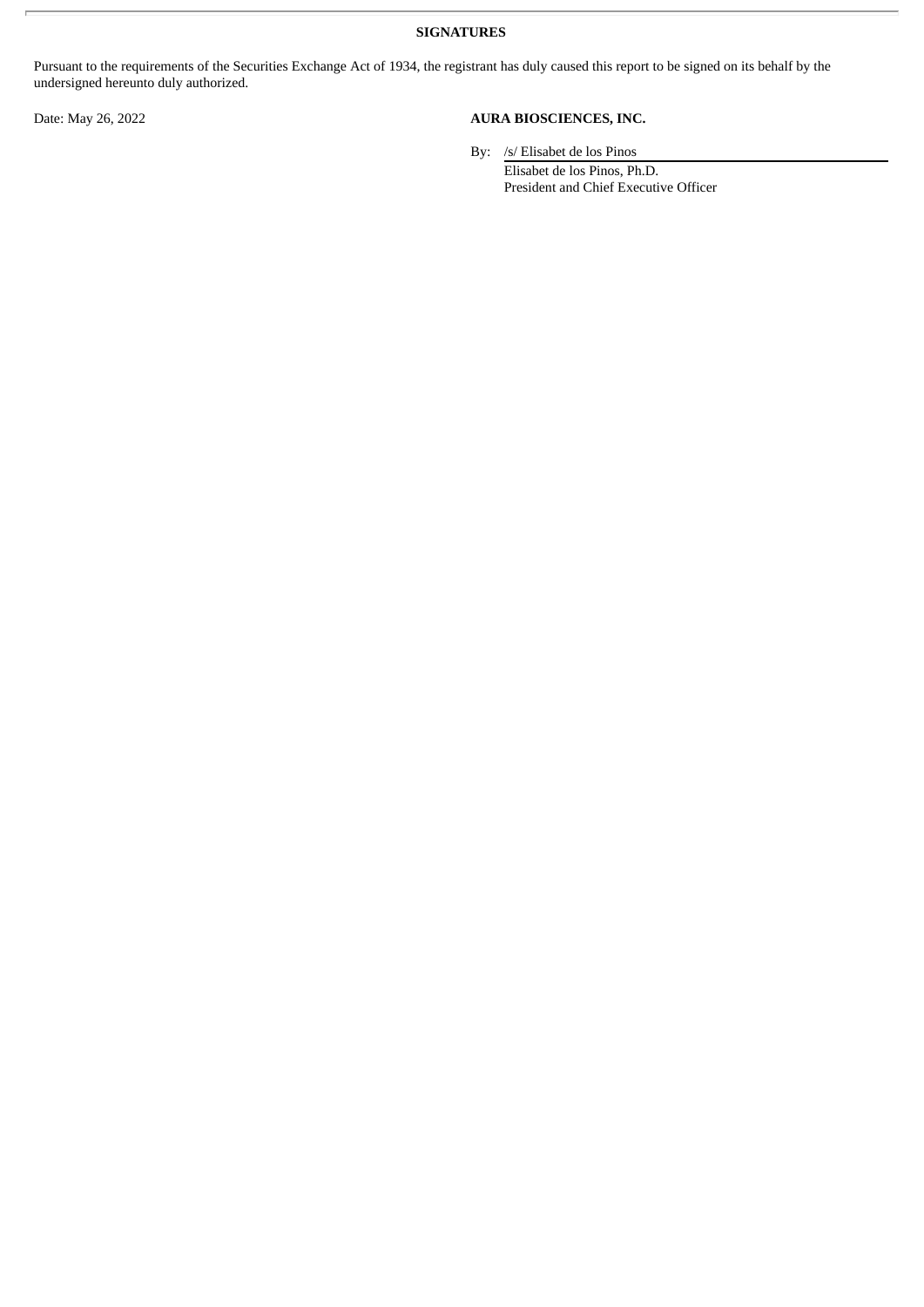<span id="page-3-0"></span>

# Aura Biosciences Announces Publication of Preclinical Data of the Combination of VDCs with Immune Checkpoint Inhibitors at the 2022 **ASCO Annual Meeting**

**CAMBRIDGE, MA – May 26, 2022** – Aura Biosciences Inc. (NASDAQ: AURA), a clinical-stage biotechnology company developing a novel class of virus-like drug conjugate (VDC) therapies for multiple oncology indications, today announced the publication of preclinical data on AU-011, its first VDC product candidate, in combination with immune checkpoint inhibitors. AU-011 is being developed for the treatment of life-threatening cancers with high unmet need, including primary choroidal melanoma and non-muscle invasive bladder cancer (NMIBC). The abstract has been published online as part of the 2022 American Society of Clinical Oncology (ASCO) Annual Meeting, being held June 3-7, 2022, in Chicago, IL.

"These data show that AU-011, a first in class VDC, in combination with immune checkpoint inhibition is effective against both primary tumors and distant metastases in a preclinical model, demonstrating its clinical potential for the treatment of choroidal melanoma and certain other cancers. This includes the potential to treat both the primary tumor in early-stage disease and to treat metastatic lesions, whether clinically present or not at initial treatment." "We are so appreciative of our collaboration with the scientists and clinicians at Leiden University Medical Center in The Netherlands, one of the top European clinical and research centers in ocular oncology," said Dr. Cadmus Rich, Chief Medical officer and Head of R&D of Aura Biosciences.

"It is promising to see the results of these experiments, as we have shown that in murine models, the previously observed positive effects of AU-011 as a single agent could be enhanced with the addition of immune checkpoint inhibitors," said Dr. Martine Jager, Professor of Ophthalmology at Leiden University. "In addition, we show that not only the primary tumor, but also distant lesions, are targeted. Our survival data in murine models show that the combination of VDCs with immune checkpoint inhibitors is a potential new treatment modality that may generate a potent targeted cytotoxicity on local tumors as well as potential metastases."

# **Abstract details:**

**Title:** A novel Virus-Like-Drug Conjugate (VDC) in combination with immune checkpoint inhibitors for the treatment of primary tumors and distant metastasis

**Authors:** Ruben Victor Huis in 't Veld1, Sen Ma1, Rhonda Kines2, Anneli Savinainen2, Cadmus Collins Rich2, Ferry Ossendorp3, Martine Jager1; 1Leiden University Medical Center, Leiden, Netherlands; 2Aura Biosciences, Cambridge, MA; 3Department of Immunology, Leiden University Medical Center, Leiden, Netherlands

**Session Category:** Publication—*2022 ASCO Annual Meeting Proceedings*

**Session Title:** Developmental Therapeutics – Immunotherapy

**Abstract Number:** e14544

The published abstract is available at https://meetings.asco.org/abstracts-presentations/212662.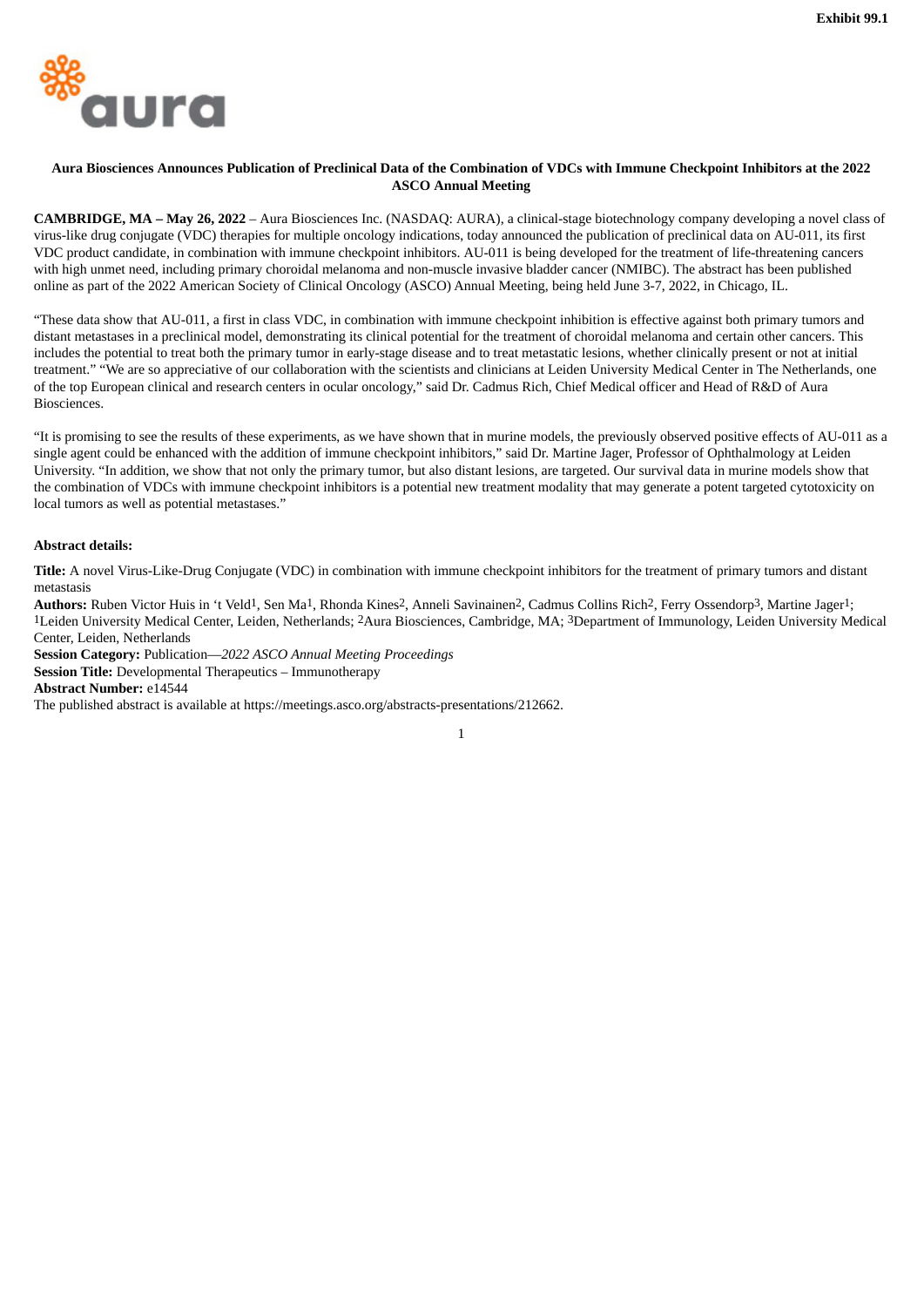

## **About Aura Biosciences**

Aura Biosciences, Inc. is a clinical-stage biotechnology company developing virus-like drug conjugates (VDCs), a novel class of therapies, for the treatment of multiple oncology indications. Aura's lead VDC candidate, AU-011 (belzupacap sarotalocan), consists of a virus-like particle conjugated with an anti-cancer agent. AU-011 selectively targets and destroys cancer cells and activates the immune system with the potential to create long-lasting anti-tumor immunity. AU-011 is currently in development for ocular cancers, with an ongoing Phase 2 dose escalation clinical trial evaluating first-line treatment of choroidal melanoma, a vision- and life-threatening form of eye cancer where standard of care with radiotherapy leaves patients with severe comorbidities, including major vision loss. Aura plans to develop AU-011 across its ocular oncology franchise including for the treatment of patients with choroidal metastases. In addition, leveraging Aura's technology platform, Aura is developing AU-011 more broadly across multiple cancers, starting with a planned Phase 1 clinical trial in patients with non-muscle invasive bladder cancer. Aura is headquartered in Cambridge, MA.

For more information, visit aurabiosciences.com, or follow us on Twitter and LinkedIn.

#### **Forward Looking Statement**

This press release contains forward-looking statements within the meaning of the Private Securities Litigation Reform Act of 1995, as amended, and other federal securities laws. Any statements that are not statements of historical fact may be deemed to be forward looking statements. Words such as "may," "will," "could", "should," "expects," "intends," "plans," "anticipates," "believes," "estimates," "predicts," "projects," "seeks," "endeavor," "potential," "continue" or the negative of such words or other similar expressions that can be used to identify forward-looking statements. These forward looking statements include express or implied statements regarding Aura's future expectations, plans and prospects, including, without limitation, statements regarding the therapeutic potential of AU-011 for the treatment of cancers including choroidal melanoma and NMIBC and expectations with respect to the clinical development of AU-011.